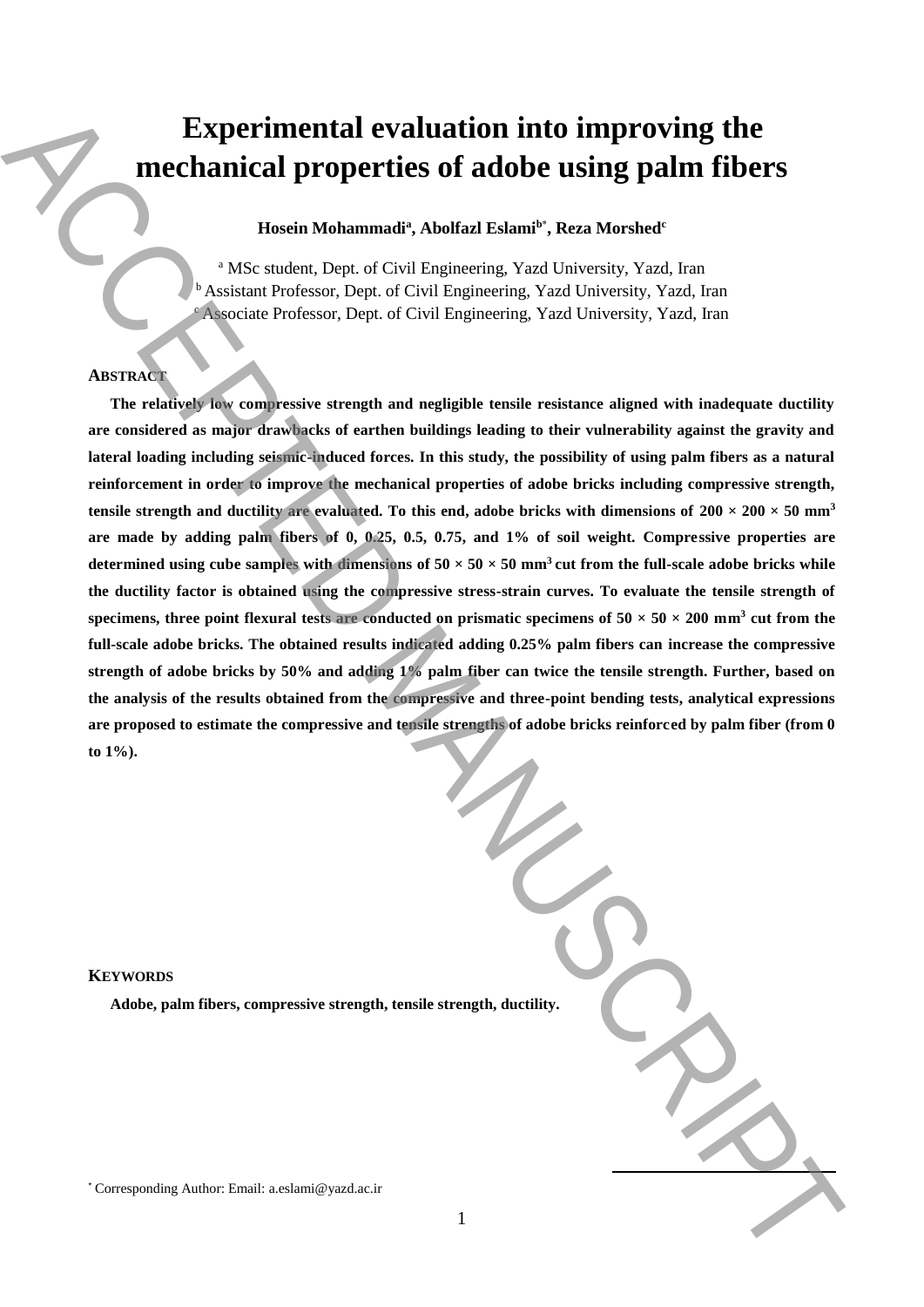## **1. Introduction**

A considerable portion of residential buildings in our country, Iran, especially in desert and rural areas, are made of earth and adobe bricks which are still in every-day use. Compared to modern construction materials such as steel and concrete, adobe materials are more environmentally friendly and cost-effective while they offer rapid fabrication and local availability [1]. However, the performance of adobe buildings in previous earthquakes has been poor leading to enormous casualties and financial losses [2]. One of the most important weaknesses of adobe materials causing their vulnerability is their low tensile strength and insufficient ductility against seismic-induced forces. Due to the widespread use of this traditional building material, especially in the repair of historical buildings, further studies need to be conducted to improve the mechanical properties of this type of material. In particular, improving the mechanical properties of adobe bricks, which are also constitutive components of adobe walls, can improve the performance of the load bearing walls which in turn would result in upgrading the overall performance and integrity of adobe structure. L. Interesting the priori and the strength in the strength strength of the strength in the strength in the strength in the strength in the strength in the strength in the strength in the strength in the strength in the st

The use of natural additives such as straw in soil materials is one of the effective ways to improve the mechanical properties of adobe bricks and has long been considered in the past. According to the results of previous studies [3-6], the mechanical properties of adobe materials made with or without natural additives highly depend on various parameters such as the type of additive, the amount of additive, the shape of the samples and loading direction. In this experimental study, the effect of adding palm fibers as a natural reinforcement on improving the mechanical properties of adobe bricks including compressive strength, tensile strength and ductility is investigated and the results are discussed in detail.

## **2. Methodology**

In order to evaluate the effect of adding palm fibers on the mechanical properties of adobe bricks, five soil mixes with different fiber to soil weight ratios of 0.25, 0.5, 0.75 and 1% were considered. The soil used was clayey soil provided by a local supplier and was the same as one which are typically used to make adobe bricks. To make fiber-reinforced adobes, the fibers were first added to the dry soil and then water was added before it is covered by a plastic sheet to prevent evaporation. After 3 days, the paste was trampled and the adobe samples were molded by a mason according to traditional methods. The bricks were made with the dimensions of  $50 \times 200 \times 200$  mm<sup>3</sup> (Figure 1) and

finally, after complete drying, 6 cube specimens with dimensions of  $50 \times 50 \times 50$  mm<sup>3</sup> were tested for compressive strength and 6 prism samples with dimensions of  $50 \times 50 \times 200$  mm<sup>3</sup> was cut for the threepoint bending test of each mixes.



**Figure 1. Adobe brick samples**

Compression tests were conducted in the form of the displacement-controlled loading with a constant speed of 0.01 mm / s as suggested in previous studies [7]. Finally, using the obtained strain-stress curves, compressive strength  $(f_c)$ , strain corresponding to the maximum compressive stress, strain at the yielding  $(\mathcal{E}_y)$ , final strain  $(\mathcal{E}_u)$ , ductility and modulus of elasticity was determined for each specimen. The ductility coefficient is defined as the ratio of the final strain ( $\varepsilon_u$ ) to the strain at the yielding point ( $\varepsilon_y$ ) in the idealized bilinear curve [7]. The elastic modulus of is determined as the secant modulus according to NP EN 1052–1 [8] which is the slope of the line connecting the origin to the point corresponding to one-third of the maximum compressive stress (1/3*fc*).

In order to determine the tensile strength of prism specimens, the three-point bending test was performed with a displacement-controlled loading at a constant rate of 0.01 mm/s. The tensile strength is defined according to ASTM C348-14 [9] using Euler-Bernoulli theory as:

$$
f_t = 1.5 \frac{Fl}{bd^2} \tag{1}
$$

Where  $(f_t)$  is the tensile strength in MPa,  $(F)$ maximum force on the sample in  $N$ ,  $(l)$  net distance between supports in mm,  $(b)$  sample width in mm and  $(d)$  sample depth in mm.

### **3. Results and Discussion**

The results of compression tests including the